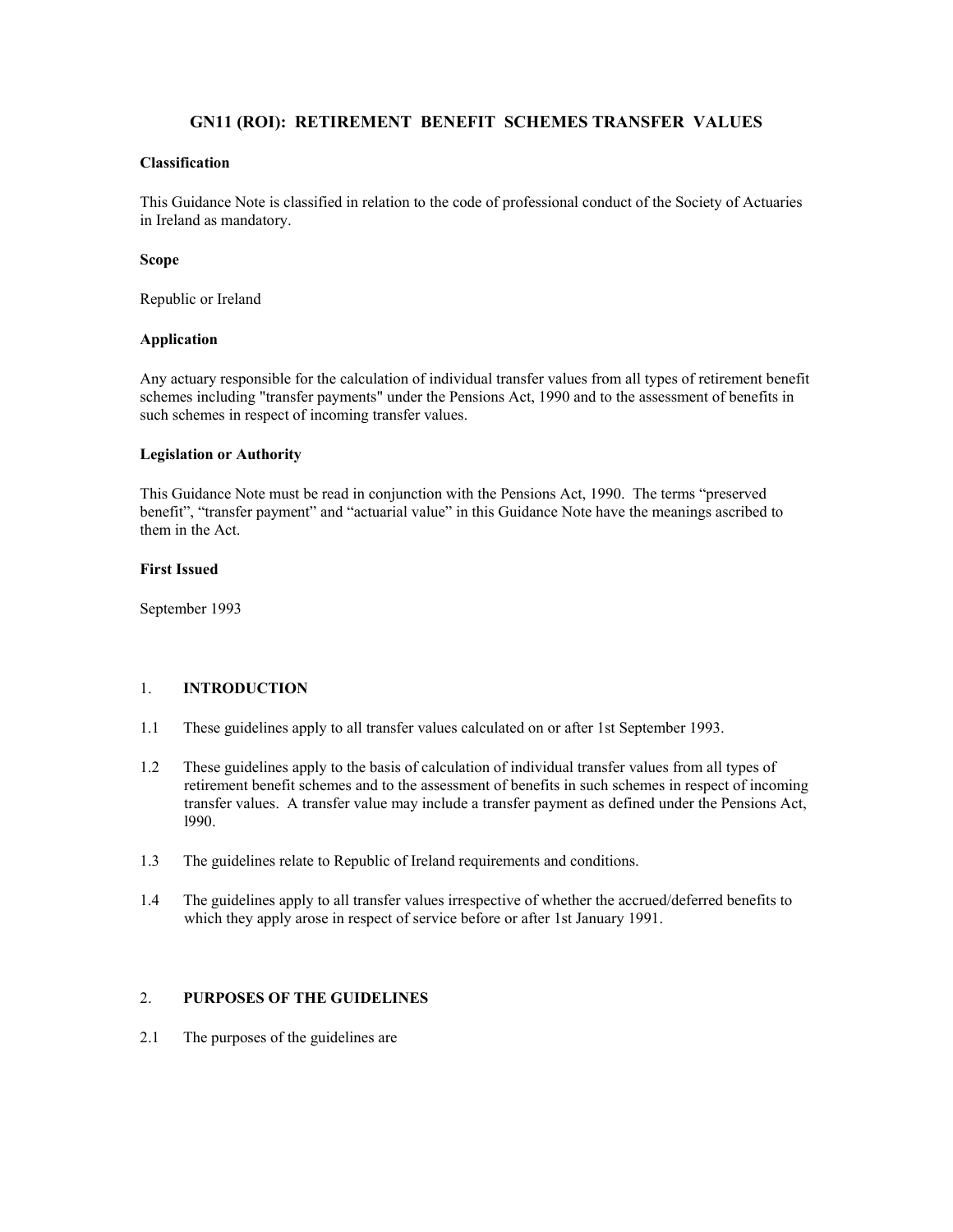- (a) to ensure that members of the retirement benefit schemes exercising a right to a transfer value can be assured that it fairly reflects their reasonable expectation of benefits otherwise available on withdrawal and
- (b) to ensure that incoming and outgoing transfers are dealt with consistently.

## 3. **NORMAL BASIS OF CALCULATION**

- 3.1 It is a fundamental requirement, under the Pensions Act l990, that a transfer payment should represent the actuarial value of the preserved benefit, to which a member would otherwise have been entitled as of right under the legislation. Similarly a transfer value should represent the actuarial value of the accrued/deferred benefits (including any preserved benefit) which would otherwise have been provided.
- 3.2 Such an actuarial value should be assessed having regard to market rates of interest. One of the ways in which a market value assessment may be made is on the basis of market redemption yields on Irish Government Stocks of appropriate duration and type at the time of transfer with allowance for investment of future interest/redemption receipts at such rates as the actuary considers reasonable.
- 3.3 It is important to consider the minimum funding standard implications under the Pensions Act in the calculation of transfer values. In determining whether a scheme satisfies the minimum funding standard under the Act the actuary may assume that the liabilities on wind-up could have been discharged by making payments (to another scheme or to an approved personal insurance policy) and these payments are defined as being equal to the actuarial value of the benefits specified (including preserved benefit). The Act also defines a transfer payment as being equal to the actuarial value of the preserved benefit. There is, therefore, a connection between the values calculated for minimum funding standard purposes and those calculated in respect of an outgoing transfer.
- 3.4 (a) Guaranteed or statutory increases, both in deferment and after retirement, should be valued as part of the accrued/deferred benefit.
	- (b) The actuary should (initially) advise and establish with his client, normally the employer or the trustees, whether and to what extent it is considered appropriate to make any addition for future discretionary increases to the accrued/deferred benefit or for any other benefits granted on a discretionary basis, for example a discretionary scale of enhancement to benefits on early retirement granted to members who have left service, when calculating its value for transfer. As a general rule, it would be inappropriate to allow for discretionary benefits unless they were being pre-funded or there was an established practice of providing such benefits.
	- (c) As pointed out in paragraph 3.3, the minimum funding standard implications should be carefully considered in the calculation of all transfer values. This particularly applies to any allowance for discretionary benefits that might be made. The Pensions Act does not require that discretionary benefits be taken into account for funding standard purposes, but on the other hand does not preclude their inclusion for transfer payment purposes. In general, it would be inappropriate to allow for discretionary benefits in the calculation of transfer values unless the scheme could satisfy the minimum funding standard where allowance for such discretionary benefits was being made for all members.
- 3.5 Under Section 29 of the Act, a benefit is required to be paid on the death of a member who is entitled to a preserved benefit, even if such a benefit is not specified in the scheme rules. This, and any other death benefits payable, should be taken into account in the calculation of a transfer value.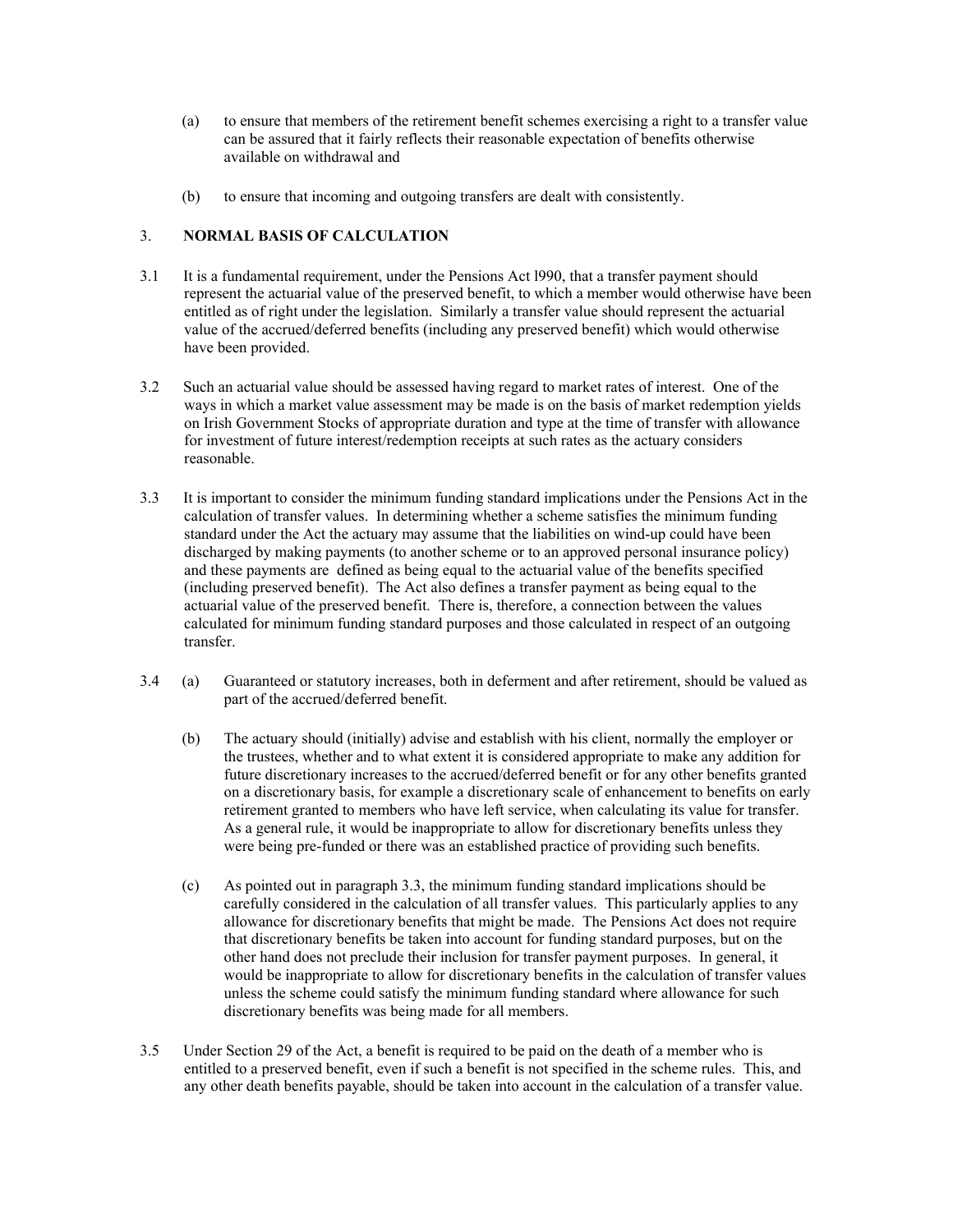- 3.6 (a) In calculating benefits in respect of transfer values received by a retirement benefit scheme, the actuary should use methods and assumptions which are reasonable and consistent with the methods and assumptions (including any allowance for discretionary benefits) used for outgoing transfers from that scheme (subject to appropriate adjustment, in respect of incoming transfers, to take account of expected salary increases in cases where "added years" are to be credited).
	- (b) Where, in accordance with paragraph 3.4, discretionary benefits are not taken into account for outgoing transfer values, then the same principles should be applied to the calculation of the benefits in respect of incoming transfer values so as to maintain consistency between the basis for incoming and outgoing transfer values.
- 3.7 In the case of both incoming and outgoing transfers, allowance for expenses may be made where appropriate, e.g. to reflect administration costs, the saving in cost of paying pensions and any relevant costs of sale or purchase of investments.

### 4. **DEPARTURES FROM THE NORMAL BASIS**

4.1 If at the date of transfer, the scheme, in the actuary's opinion, would not have satisfied the funding standard based on a specified percentage (as defined in the Act) of 100%, then the funded status of the scheme at the date of transfer should be reflected in the determination of transfer values.

 In such circumstances the actuary should advise the Trustees as to the extent of the reduction in the transfer value which would be appropriate subject to the requirement to have a minimum payment equal to the actuarial value of the preserved benefit, as defined in the Act. Alternatively, it may be appropriate for the actuary to advise the Trustees that the member's interests would be better served by deferring the taking of a transfer value until a later date.

- 4.2 (a) In cases where an outgoing transfer value is under consideration in respect of a withdrawing member for whom a transfer value has already been received, special care may be needed in the choice of the basis of calculation in order to ensure that the outgoing transfer value is, subject to paragraph 4.1, both equitable in relation to, and consistent with, the transfer value received. The general principle for calculating transfer values in such circumstances is that they should be of equal actuarial value to the amount required by the scheme to provide equivalent benefits in respect of a transfer value received at the same date.
	- (b) If added years have been credited in respect of an incoming transfer value, then the corresponding outgoing transfer value on subsequent withdrawal should represent the then actuarial value of the added years. This value would be determined based on the then pensionable salary and other assumptions (including an allowance for future salary increases) as considered appropriate at the time of withdrawal.
	- (c) Paragraph 3.4 deals with the question of discretionary benefits on outgoing transfer values and paragraph 4.2(a) emphasises the need for equity and consistency between the basis for incoming and outgoing transfer values in respect of an individual member. It is, nonetheless, possible that the practice of allowing for discretionary benefits may have ceased between the date of receipt of a transfer value and the date of subsequent withdrawal and payment of the corresponding outgoing transfer value. If the general principle outlined above is followed, discretionary benefits would not be taken into account in calculating the outgoing transfer value. Subject to paragraph 4.1 the actuary may consider it appropriate in such circumstances to use an alternative basis for calculating the outgoing transfer value to ensure that the member receives fair value particularly when the withdrawal takes place within a relatively short period of the receipt of the transfer value.